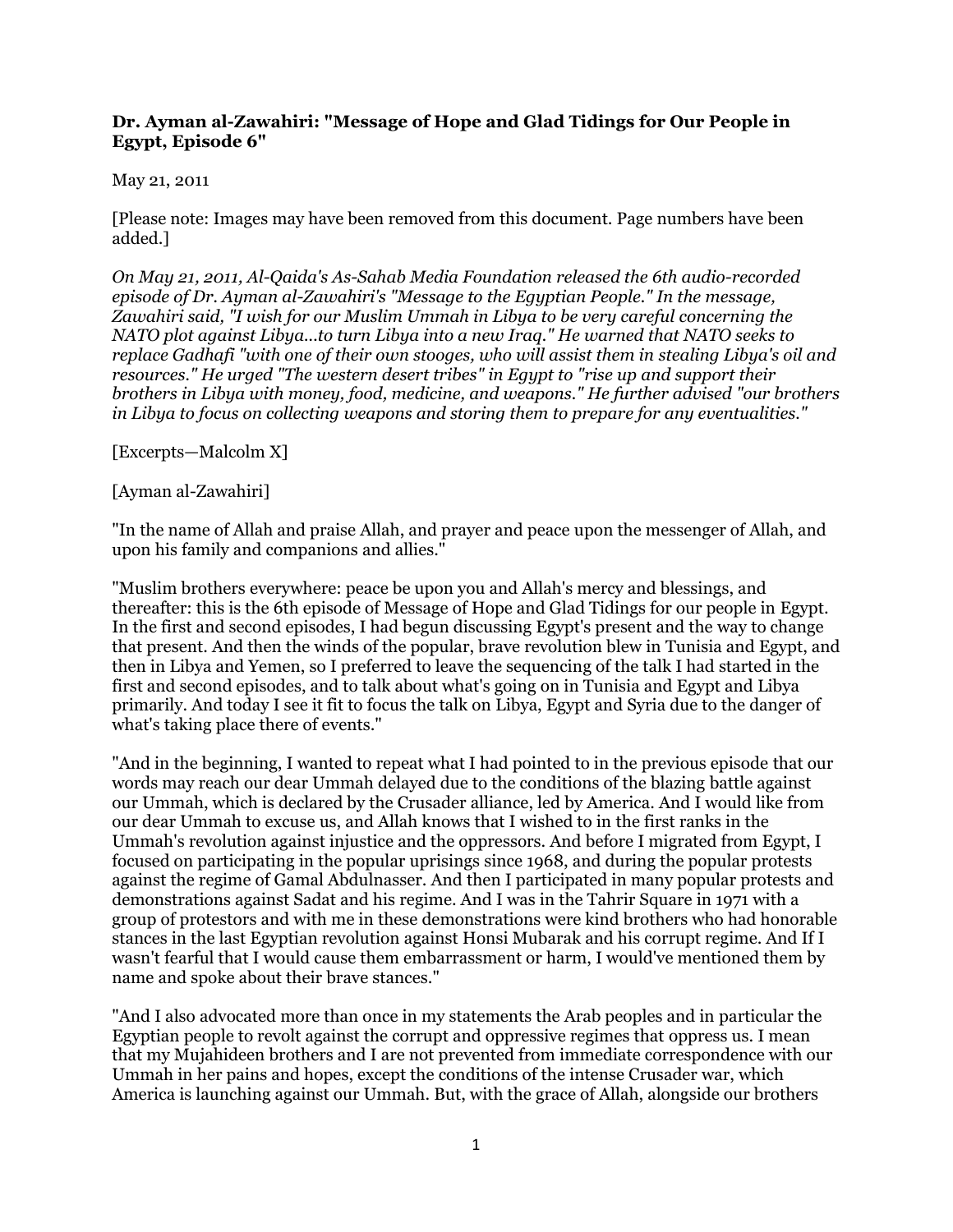we are engaged as one movement against the biggest criminals and their agents in our countries, and every victory for the Mujahideen is a victory for the Ummah in her battle for change towards the regime of Islam and justice, Shura and refusing humiliation, corruption and dependency."

"Our kind, beloved people in Libya, Egypt and Syria, I would like to divide my statement into a number of messages: the first message is for our people in Libya, and the second message for our people in Egypt, and the third message is for our people in Syria."

"As for our message for our people in Libya, I wish for our Muslim Ummah in Libya to be very careful concerning the NATO plot against Libya. The NATO is not a charity foundation, but it is an alliance for the biggest arrogants in this world, and with this campaign of theirs, they aims at destroying the corrupt regime of al-Gadhafi, then they will replace him with one of their own stooges, who will assist them in stealing Libya's oil and resources, and submitting it to their greed and policies."

"They want to turn Libya into an new Iraq; as with the advocacy of ridding Iraq from the tyrant Saddam Hussein, they established in return a regime that's cooperative with them. And such criminal plan; it obliged the Muslim nation in Libya and what surrounds it of countries, to distort and resist it [NATO plot], and the best way to do that is to strengthen the capabilities of our people in Libya. Muslims in the neighboring countries around Libya and especially Egypt, and in particular the western desert tribes must rise up and support their brothers in Libya with money, food, medicine, and weapons and to fight along their side against the mercenaries of the tyrant al-Gadhafi. Especially the people of Egypt, they must award their brothers in Libya and migrate to them. Anyone who can, especially those with expertise the fighting against al-Gadhafi requires; military, medical, and engineering expertise and others, in order for our people in Libya to form a self-power that would allow them to confront the plots of the NATO and its allies."

"I also advise our brothers in Libya to focus on collecting weapons and storing them to prepare for any eventualities. And I advise them to focus on guerilla warfare weaponry, including light automatic weapons and ammunition, and RPG launchers, explosives and tank mortars, and Katyusha missiles, mines, Hawn shells and ammunition, and improvised explosive mining equipment, and to focus on holding training courses to train the biggest number of the faithful and the pious and those who are ready to sacrifice, so a jihadist culture and experience can spread between the ranks of the people to rid Libya from the corruption of al-Gadhafi and the greed of the Crusaders."

"The battle in Libya today is the battle of the Muslim Ummah and her peoples, after the governments [in the regions] disappointed [the peoples] and surrendered their duties from protecting the Libyan people from the crimes of al-Gadhafi, and they have been content with the foreign intervention by the Security Council. And the Arab governments have disappointed [the people] and they are qualified for disappointment and humiliation, from supporting a Muslim, Arab, neighboring people who called for their rescue and help."

"And this discouragement appeared in its ugliest images through the military council that's governing in Egypt, which surrendered supporting the Muslim, Arab neighbors, and he welcomed the invaders' neighboring of Egypt with all of what they present of threats towards its national security. How could it not welcome that when previously it welcomed building Israel over Palestine, and even besieging Gaza? The military council even gave up direct responsibility in protecting the Egyptian people's souls in Libya, who sought its rescue. But there is no life in those you call for; the military council left them as they prey for al-Gadhafi and his mercenaries'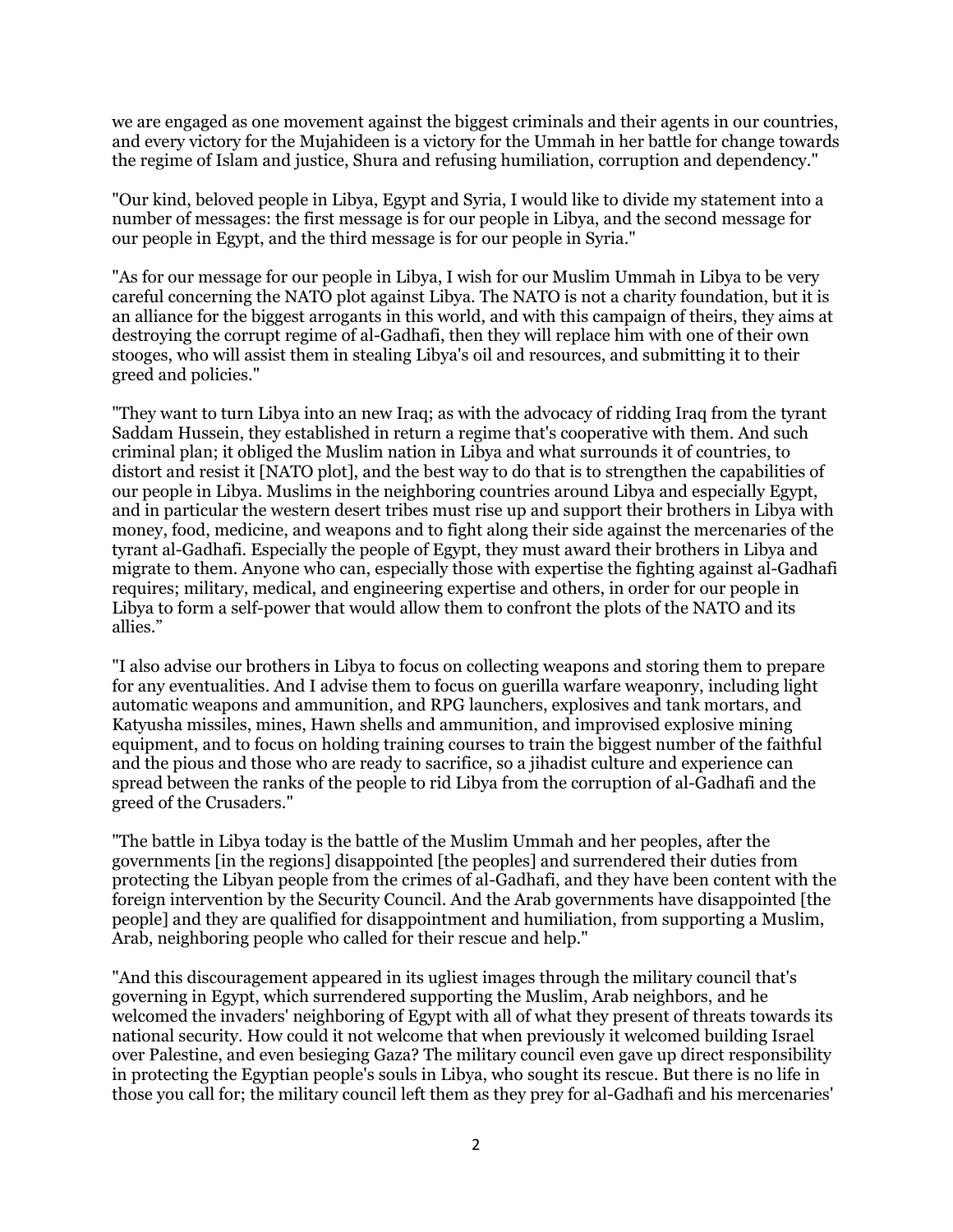bullets. In Misrata alone, there were 7 thousand Egyptian families who called for rescue and there was no one to answer, and victims fell from amongst them, but the Military Council is busy besieging Gaza and they couldn't mobilize their forces to sanction it [Libya] and by which rescue the Egyptians in Libya."

"As for my second message for our people in Egypt; in the beginning, I congratulate the Egyptian people and the Arab and Islamic Ummah, and all the free, honorable and weakened ones in this world with putting the tyrant Hosni Mubarak and his two sons in prison. And praise to Allah who showed us this day of a man whose cronies used to claim that Allah [himself] couldn't face him off."

[Excerpts—released Egyptians speak to cameraman about their experience in prison]

## [Zawahiri]

"O' our people in Egypt: there are many challenges that face us in Egypt, and I pointed to the most important ones in the previous episode, and today I will discuss some of them. This includes challenges on the internal level and challenges on the external level. As for the internal challenges; the most important includes legislative and judicial reforms. From the most important legislative reforms that are required: reforming the second article on the constitution, which dictates that the rulings of the Islamic Sharia are the source of legislation, anything opposing it is not effective in the constitution's articles and the law. The second article of the current constitution, which dictates that the Sharia principles are the primary sources of legislation, was dictated deceptively, as it deceives the Muslim people and it does not lead to applying the rulings of Islam. The article states that the principles of the Islamic Sharia and not the rulings of the Islamic Sharia. And the Sharia principles, such as no harm or harming, and deterring corruption is a priority over bringing in benefits, and what is needed to accomplish a duty is itself a duty...[sic], can include many man-made laws mixed with the principles of the Islamic Sharia, but with that it opposes them [principles] in the rulings."

"Also, this article [of the constitution] mentioned that the Sharia is the primary source and not the only source of legislation. And this means that there could be additional sources for legislation confronting the Islamic Sharia and this is the current situation; as the Egyptian law is primarily observed from the French law and other non-Islamic sources. And Judge Abdulghaffar Muhammad became alerted to such limitation and inability on the constitution in his ruling in the biggest and most famous case in the history of Egyptian judiciary, 'The Big Jihad Case,' and he mentioned in the notes of his ruling regarding the second subject, which solidified in the court's mind, that the rulings of the Islamic Sharia are not applied in the Arab Republic of Egypt, and this is an observed fact from the first fact, which is the necessity to apply sharia."

"Then he stated the proof on the absence of Sharia, including: the appearance of phenomenon in the Egyptian societies that oppose the rulings of the Sharia, whether clubs in which mortal sins are committed, which receive licenses from the state; alcohol manufacturing, whose building licenses are given by the states; places where alcohol or sold and served that are licensed by the state; audio, visual and written media that broadcast and distribute what opposes the rulings of the Islamic Sharia; women bare-facing that oppose what the state's official religion dictates and that is Islam."

"He also ruled truthfully in another occasion that the second article of the constitution, after redictating it, stated that Islam is the primary religion of the state and the Arabic language the official language, and the principles of the Islamic Sharia the main source of legislation. But, it is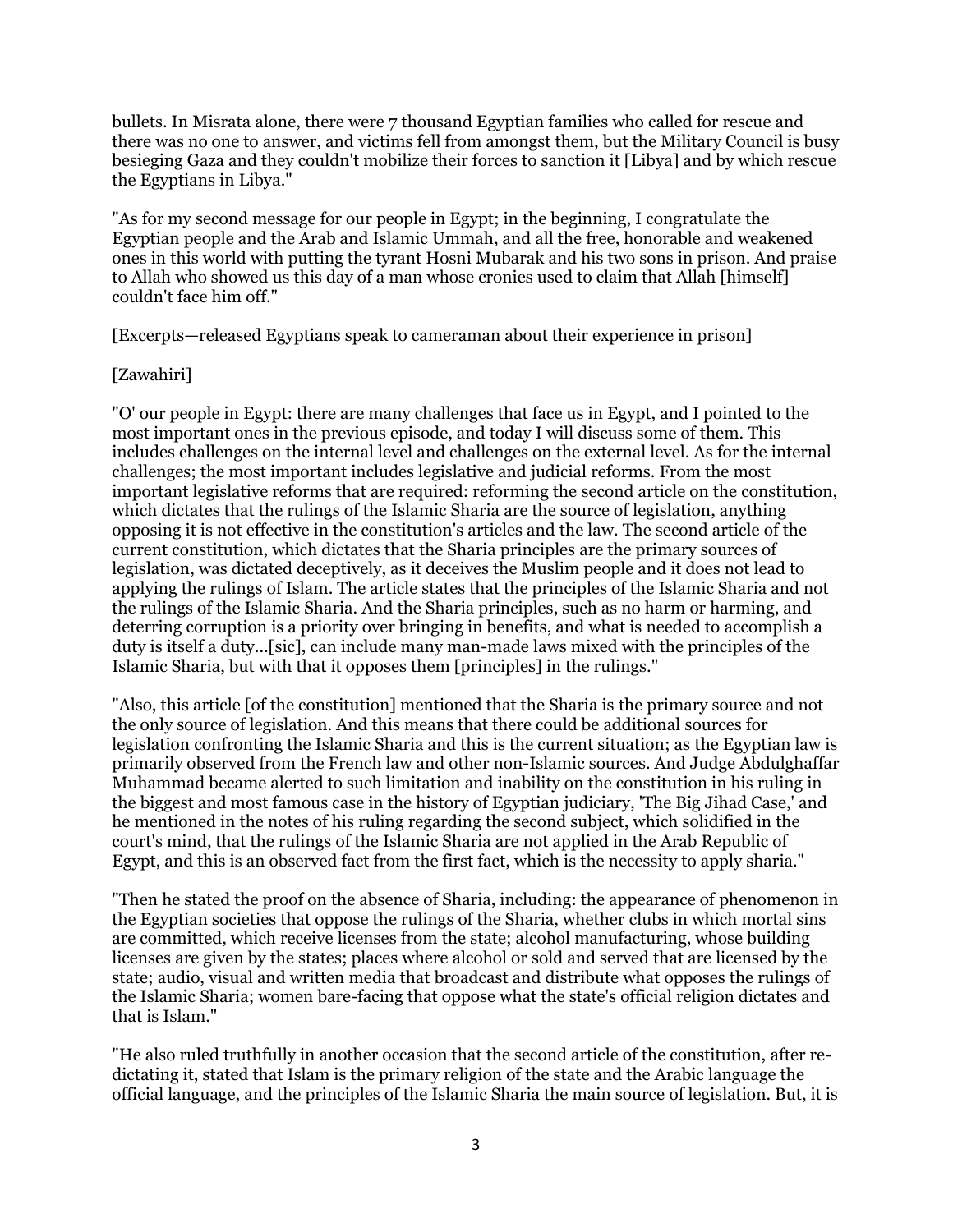enough proof for the court that the constitution's rulings do not corroborate the rulings of the Islamic Sharia, through what was decided by Omar Abdulrahman—considering him one of the Muslim scholars—in front of the court, on September 3rd, 1983 hearing, that the constitution opposes the Islamic Sharia and doesn't function with its rulings. The articles 86, 107, 108, 109, 112, 113, 189 give the people's council the right to legislate and dictate the laws, but in Islam it is all [supposed to be] from Allah only. Also, the article 75 of the constitution doesn't obligate the head of the state to be a Muslim or male, which is a matter that goes against the consensus of the scholars. Also article 165 states that ruling in courts with the law does not corroborate in the way it is legislated and applied with the Islamic Sharia."

"He also decided on another case, in the expose showing the current Egyptian society before the date of when the case took place, is the absence of Allah's sharia from the Arab Republic of Egypt, which, also, the court had previously presented sharp proofs on—and there's no need to repeat them—that show that the legislature had not finished yet from rationing the rulings of the Islamic Sharia. It had begun this work in 1979. This is additional to having phenomenon in the Egyptian society that in no way corroborate with the Islamic bases. It is unimaginable that a state whose religion is Islam would gives licenses to clubs in which mortal sins are committed, and would license factories to produce alcohol, or places to sell it and consume it, and would declare to visual, audio and written media outlets to publish or broadcast that which opposes Allah's Sharia, or the inadequacy of women in a way that opposes the Islamic Sharia. The words of the judge Abdulghaffar Muhammad end, in the biggest and most important case in the history of the Egyptian judiciary."

"And it is not fit that Judge Abdulghaffar Muhammad would pay attention to this shortcoming and deficiency, and he is the judge who rules with the secular law, while many of the advocates and workers of Islam wouldn't. and here's the present alerting us that this article, since it was amended until today, the man made laws that go against Islam are increasing corruption in countries and among people. This is what was anticipated before Judge Abdulghaffar Muhammad by the martyred Imam—as we consider him—Hasan al-Banna, may Allah have mercy on him...And what he wrote was the summation of his long experience, and the juice of his jihad and resistance, and which he left as an advice for those after him, and in which he assured that the text in constitution that the formal religion of the state is Islam, is not enough in governing the state with Islam. And due to the importance of what the martyred Imam wrote in the last lines he wrote, I will quote from it the following paragraphs:

"Islam is a religion and a state, and there is no doubt about that, and the meaning of this phrase in clear words that Islam is a Lordly sharia [or constitution] that came with human teachings, societal rulings, obliges protecting it, spreading and supervising executing it, and spreading it amongst the faithful, and informing it to those who do not believe in it, the state; meaning, the ruler who heads the group of Muslims and governs their nation. And if the ruler shows shortcomings in protecting these rulings, he no longer is an Islamic ruler. And if the state avoids this mission, it no longer is an Islamic state, and if the Islamic group and Ummah accept this avoidance and affirm it, it [they] also is [are] no longer Islamic, however much it claims that verbally. And it is from the traits of the Muslim ruler to have in his soul grasp on the Islamic basics, away from what Allah has forbidden, non-committing to deadly sins, and this by itself is not enough to consider him a Muslim ruler, until the figures in his country obligate him to protect the Islamic rulings amongst Muslims, and determine the stance of the state in their regards based on their stance regarding the Islamic advocacy."

"Also, may Allah have mercy he him, he mentions:"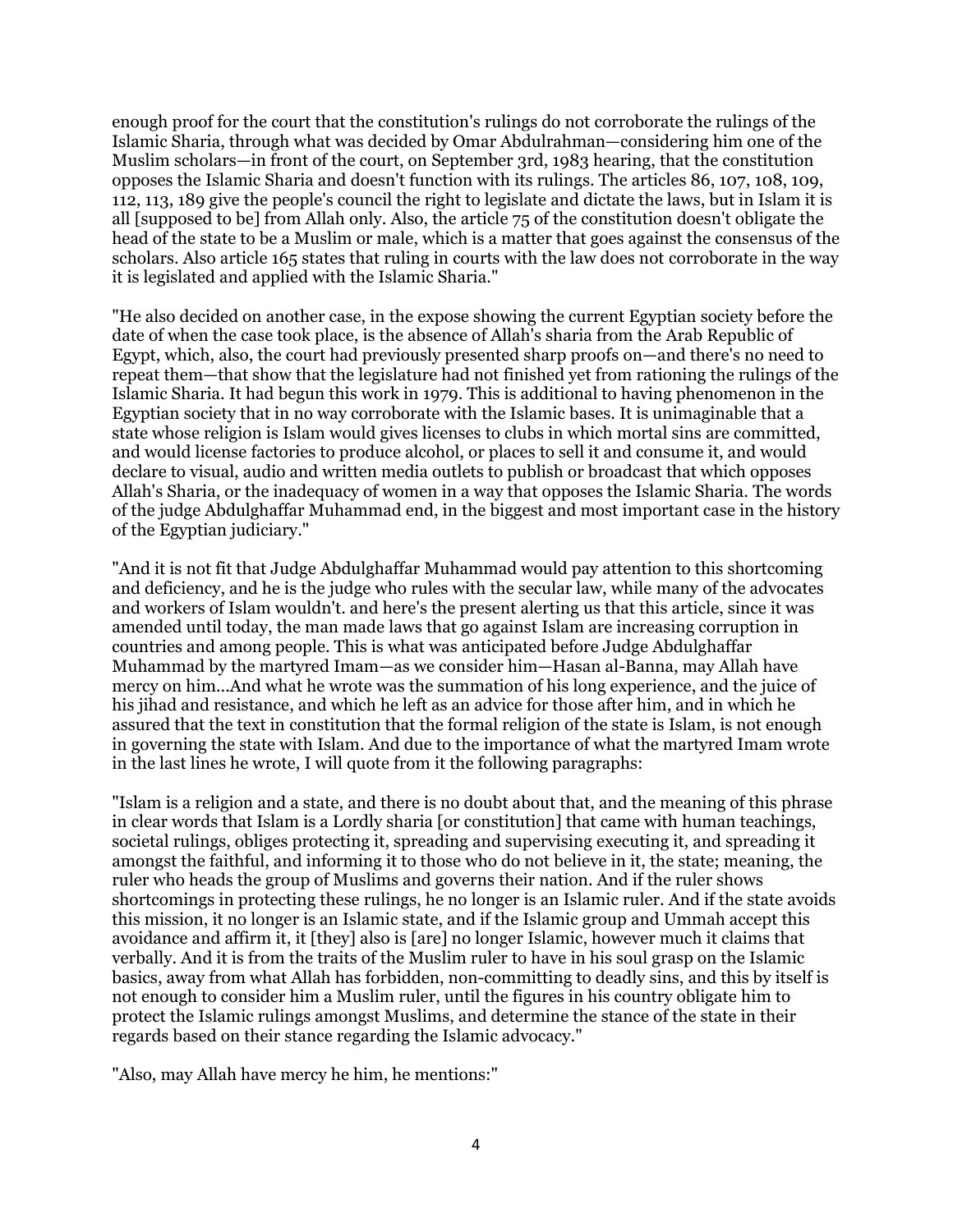"It is not enough in executing the governance with Allah's rulings that the state declares in its constitution [only] declares that it is a Muslim state and that its formal religion is Islam, or to rule with Allah's rulings in personal matters and rules with what clashes with Allah's rulings in blood, money and honors, or that the ruling men in it say that they are Muslims whether their personal acts corroborate this saying of not; this is not enough at all. What is intended to mean from 'ruling with Allah in the state' is for the state to be one of Da'wa, and for this feeling to engulf the rulers no matter how high their degrees were, and the ruled, no matter how varied their work were, and for this appearance to be a permanent dye of the state, described as such amongst people and known as such in the international institutions, and its behaviors, and connected to it in words and practice."

"Then, may Allah have mercy on him, he wonders, 'where are from all of this?' The truth is that we have nothing of that, and all we have of it is the text of the article 149 in the constitution, and whatever is left in the souls of these people [of Egypt] of feelings and sympathy and appreciation and deeds and worships; as for the government and the state, they are in another valley."

"Then the martyred Imam calls the Muslim Ummah, as if it was his will, and he says: 'O' Ummah, you are responsible for being content with this apostasy, because you are the source of authorities, so resist your rulers and oblige them to establish the rule of Allah, and fight them in the battle of the Qur'an, you shall have victory Allah-willing.' May Allah have mercy on him, his words end."

"Yes, by Allah, it is the battle of the Qur'an."

"Thus, O' Ummah of the Qur'an and O' [Qur'an's] supporters and soldiers: engage in the battle of the Qur'an and take off in defense of the Qur'an, its rulings and legislations in an inciting, popular Da'wa that would bring together the Ummah of the Qur'an in defense of the Qur'an."

"O' supporters, advocates and soldiers of Islam: line up in one rank and roar in one voice: 'we want the rule of the Qur'an and we want nothing other than the rule of the Qur'an.'"

"Coalesce your ranks behind the Qur'an, and rise above your affiliations and organizations, and remember [that] your loyalty is to the Qur'an, and unite regarding this honorable affair, and this is the noble cause. Demand that the constitution dictate, in an assertive and conclusive formulation that allow no manipulation and allows no escape, that the Islamic Sharia would be the source of legislation, and that anything that opposes it of constitutional articles and the law be opposed."

"I call upon all the workers for Islam to take advantage of this chance before it gets lost, and before the secular government trick the Ummah, and [before [it] gets obligated to engage in a long resistance for decades of trickery, sacrifice, clashes, imprisonment and suppression."

"What completes and finishes this dangerous case is for al-Azhar to be liberated from the control and shackles of the government, so its free ones could defend Islam and Muslims, and so its lions can take off to speak the truth and command with what is benevolent and forbid malevolence. Al-Azhar must gain back its stances and its scholars must choose their Shaykh from amongst themselves, and not to be enforced on them by the corrupt and corruptive governments, and for its scholars and advocates to have their own union and gathering that defend the religion of the Ummah and its rights, and to support those scholars who are suppressed."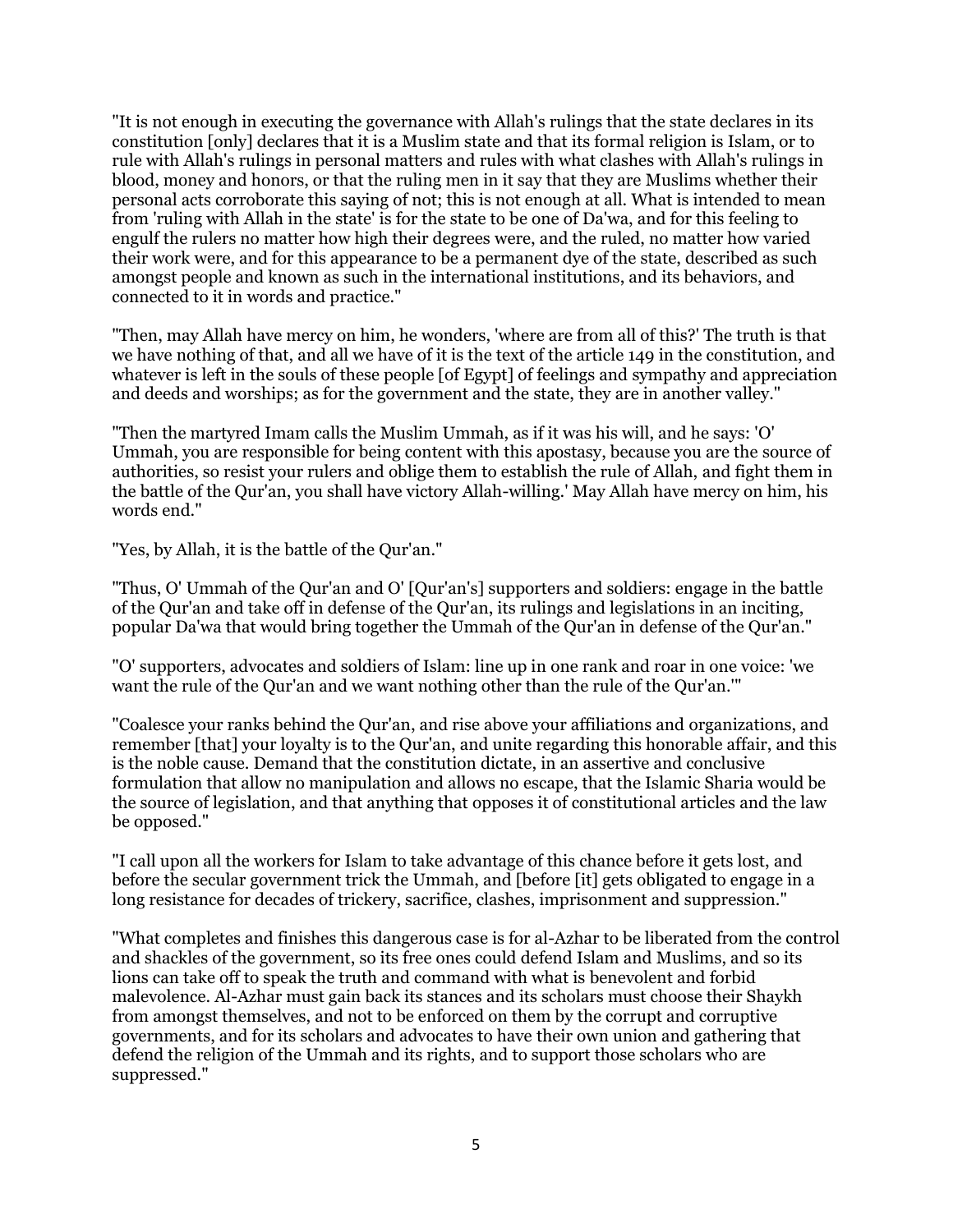"Also, from the most important challenges on the internal level: releasing freedoms, releasing all the political prisoners, and canceling the emergency law. And it is unfortunate that the military council did not release all the political prisoners, and more unfortunately it re-arrested Shaykh Muhammad al-Zawahiri after first releasing him, so why are those who were released are against detained? And my talk about Muhammad al-Zawahiri is not a personal matter; as in the last episode I criticized the military council in many matters including the problem of the prisoners after I had received the news of the release of Muhammad al-Zawahiri, and before I received news about being re-arrested."

"And Muhammad al-Zawahiri was sentenced in absentia to death row by a standing military court within the policy of Mubarak in using the armed forces against the people, and then he was arrested in the [United Arab] Emirates and deported to Egypt under America's supervision. He remained in the Egyptian Intelligence prison in complete confinement away from the world for more than 5 years. And what stirred the preservation of Muhammad al-Zawahiri and his brothers by the Americans and the regime of Hosni Mubarak is that they rejected the mockery of compromises that was managed by the state intelligence, using attractive offers, terrorizing, blackmailing and threatening that they remain in prison until death. Then, after the defiant, glorious, honorable Egyptian revolution, Muhammad al-Zawahiri was released amongst the second group of political prisoners, and it was the duty of the leadership of the armed forces to ask for their forgiveness for the injustice the military courts practiced against them. But unfortunately, Muhammad al-Zawahiri was against arrested, and he re-arrest stirs very dangerous questions:

"Is there an American 'veto' to release specific detainees? And is America still the exclusive decision-maker in Egypt? And does re-arresting him confirm what I mentioned in the previous episode that the military council forced an emergency situation for six months so America can finish preparing the conditions, and so the council can arrest whom it desires without a charge or a trial? And why are those who were released being detained again and many more are arrested under the emergency law, while Hosni Mubarak and his family not arrested under the same law? Why is the emergency law being applied on those who challenged the injustice and power of Mubarak, and not applied on the biggest criminal in Egypt? And why didn't the general prosecutor call him for investigation and freeze his money until after two months of removing him? Was he given the chance to prepare his affairs? And doesn't this confirm what I mentioned in the last episode that the general prosecutor Abdulmajeed Mahmoud is a member of the former governance gang? How not when he was raised in the state's enforcement office and promoted to the general prosecutor due to his hostility toward the political opposition, and especially the Islamists?"

"The Egyptian people in their glorious revolution pushed to end the misery of political detention, but the military council renews the misery."

"The case of re-arresting political prisoners is a very dangerous affair and it proves that the corrupt regime remains in power, and the prevailing mentality before alienating Mubarak remains in control. And I don't know the specific number of those who remain in prison of political prisoners, and especially the Islamist ones, but their number is in the hundreds and maybe in the thousands, and some of them suffer from very dangerous and numerous illnesses, like: Shaykh Nabil al-Maghrebi, Shaykh Ahmad Salama, Shaykh Adel Awad Shahetto, Shaykh Murjan Mustafa Salem, Shaykh Muhammad al-Aswani and many others who were forbidden necessary [medical] treatment by Mobarak and then the military council, just as the people of Gaza were and are forbidden from that."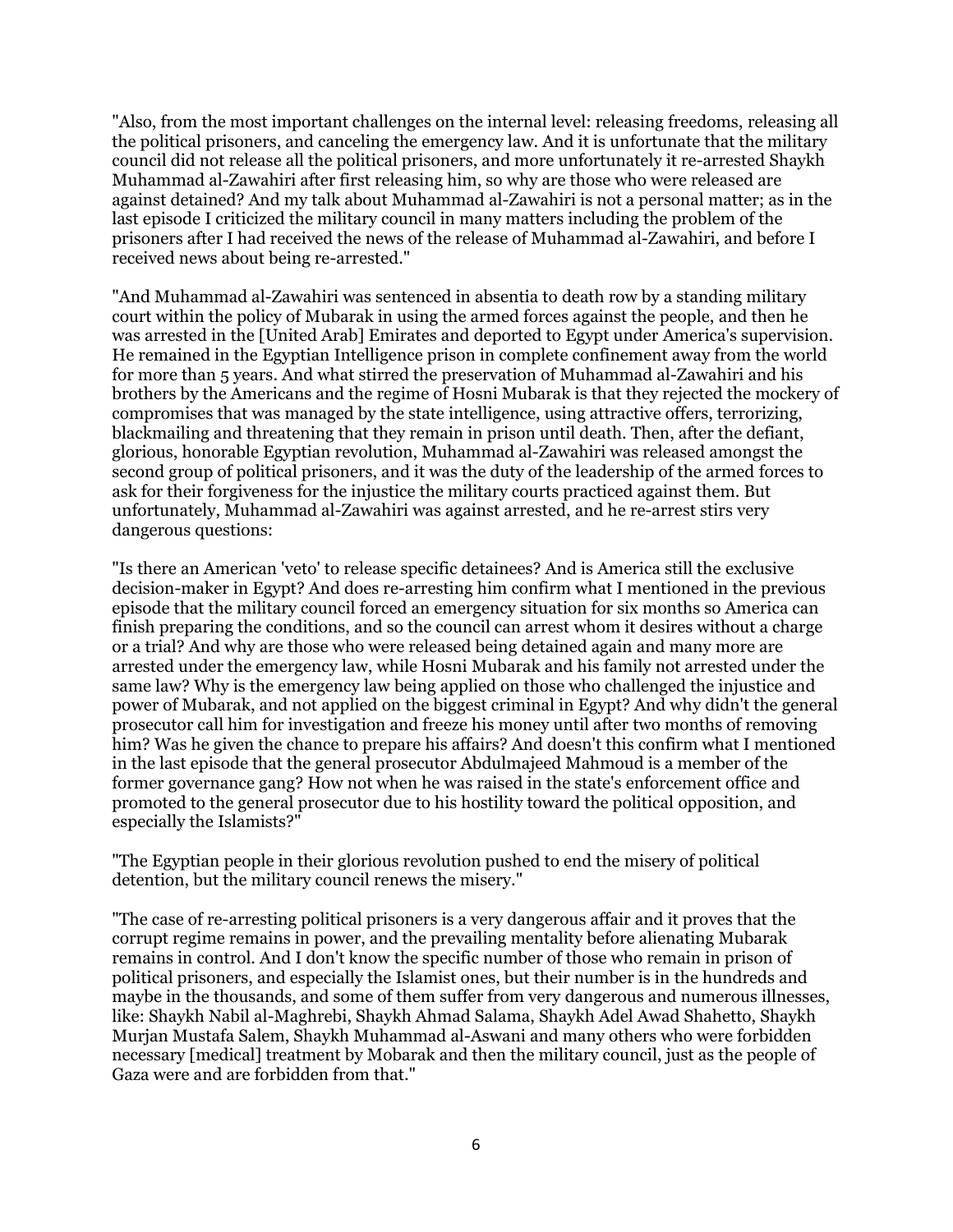[Excerpt—interview with a released prisoners]

[Ayman al-Zawahiri]

"How long will this injustice continue? Is there an end to this abuse? Speaking about the political prisoners reminds us with the prisoners in the Coptic Church jails, like Camelia Shehata and her sisters, whose cases shook the Egyptian society during the era of Mubarak, so it is unreasonable that the Egyptian people revolt for the sake of freedom while these sisters are forbidden that, and I hope that the rational ones would find a solution for this case, which remains like ember blazing underneath the ashes."

"And before ending speaking about the prisoners and the detainees, I would like to send a message to my imprisoned brothers who were released, and I renew my greetings to them with the freedom, and I remind them that this freedom is another test for you, so, just as they carried the responsibility of resisting the corrupt regime they must carry the responsibility of advocating for a righteous regime, and to not save an effort in advocating the rule of Sharia and destroying injustices, and supporting the weakened and the oppressed. And I ask Allah to grace them so their release can be support for Islam and justice for the oppressed in Egypt, and in our Arab and Islamic worlds, and in every region on earth."

"The third dangerous challenge I'd like to point at is the case of social justice, or if you will to being accurate, 'the social injustice,' which many Egyptians suffer from. Thus, it is irrational that most Egyptians live on less than one dollar a day while there are classes that swim in millions of dollars."

"Egypt must take off in a popular campaign to regain the Egyptians' rights and especially the impoverished ones, and this campaign must seek to uproot the social injustice, poverty, needs, and short-handedness in Egypt. The Islamic advocacy must consider the social justice case from its main priorities. The prophet, prayer and peace upon him, said: 'the believer is one who doesn't feel fed while his neighbor is hungry next to him.' The Zakat obligation must be revived, which the great companion and the rest of the companions—Allah's grace upon all of them fought to protect it. Stealing Egypt's resources must stop, and the clearest examples is exporting gas to Israel, which the Egyptian judiciary ruled it disallowed, and in spite of that the military council keeps exporting it to Israel."

"As for the challenges on the external level, the most important include:"

"The relation with America and Israel, and the case of Gaza's sanctions. And here I would like to send greetings to the youths of the revolution who refused to meet Hilary Clinton, as this is a stance that signifies the youth's awareness regarding the crimes of America and her political hypocrisy. And I hope that the youths remember the description by Saad al-Deen al-Shatheli, whom the crowds prayed for him in absentia in al-Tahrir Square, of America and the West campaign on our Muslim Ummah through the eighth crusader war. This campaign that targets our values, religion, morals, freedom, resources and countries; this campaign that supported and supports the corrupt rulers and the suppressive regimes in our countries."

"The youths must scandalize America's political hypocrisy and her role in suppressing the Egyptian people from continuing their march towards liberation and independence; the liberation that won't be achieved except through liberating humans from worshipping humans, and submit to the Oneness of Allah alone; the Creator, Giver, Reviver, the Life-taker, the Just Arbitrator."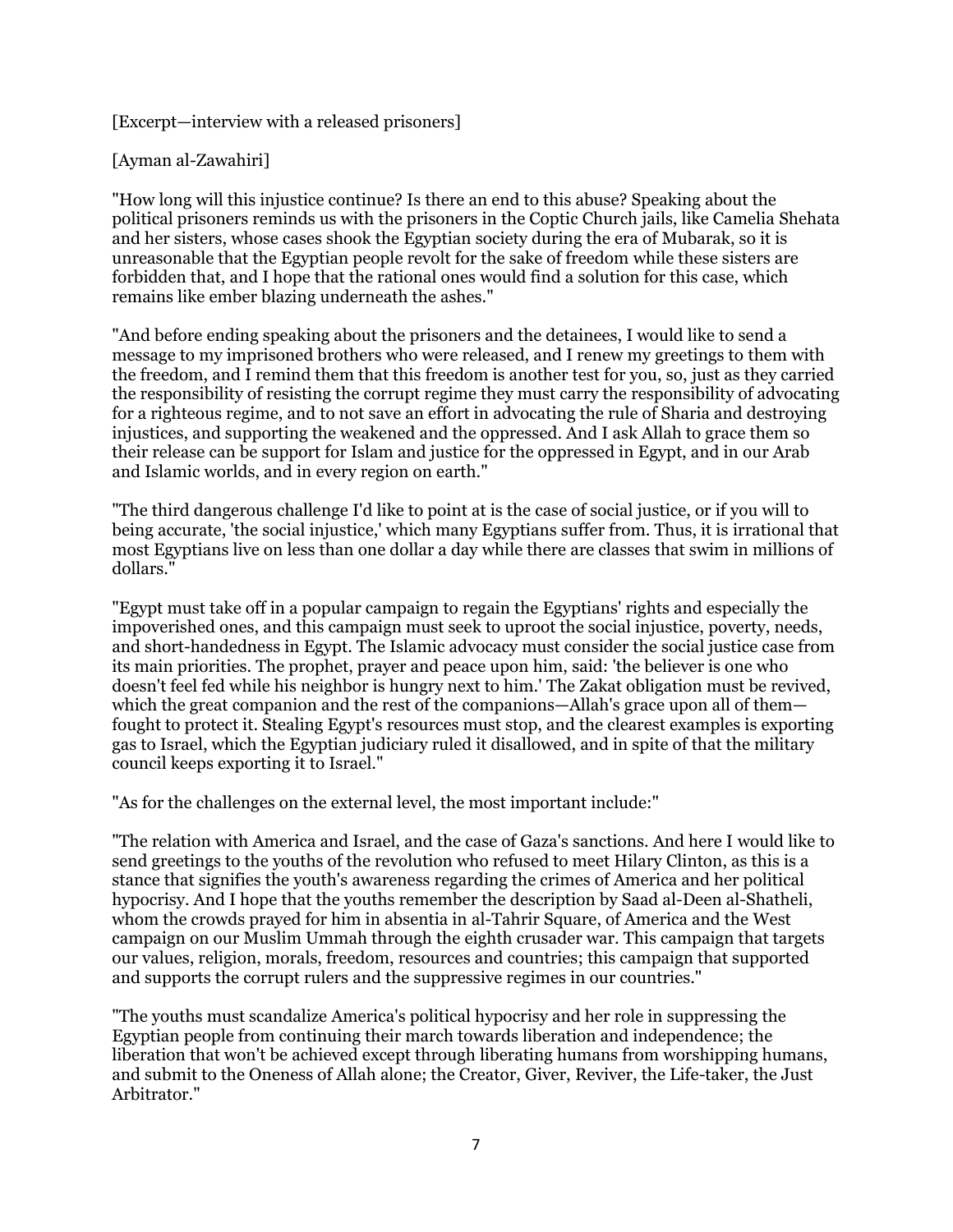"When a human is liberated from worshipping humans, he will only fear Allah and obey him only, and follow His rules only; thus, the horizons of all political, ideological and social freedoms would open before him."

"The Youths must continue their march so Egypt can return to bring independent and free, and to take charge of her usual role in defending the Islamic and Arab Ummah and the rest of the weakened in the world, and Egypt shall not return to that role except through breaking the shameful, disgraceful relation with Israel."

"And I know that the military council and its ministries are weaker and less capable of such thing; how not when the leadership of the military council consists of Mubarak's men and helpers who changed the fighting creed of the Egyptian Army. So, it stopped seeing that its main enemy is Israel, but it sees that its main enemy is its own people and suppressed them with military courts, as well as the Muslim Ummah by directing its forces in the Crusader war on Islam, in the name of terrorism."

"As for the case of sanctioning Gaza, I do not expect—and I hope my expectation is wrong—that the military council would remove the sanctions on it, when the foreign minister, who was raised in the school of `Camp David,' has been in the ministry for more than 2 months now, so where did his snotty declarations go that Gaza's sanctions oppose the international human rights laws."

[Excerpts—recorded scenes from Palestine]

[Ayman al-Zawahiri]

"And here, the role of the Ummah and her crowds comes in pressuring the military council, which went back to exporting gas to Israel, against the Egyptian judiciary's rule that it is disallowed, and at the same time is continues sanctioning Gaza despite calls from its people to remove the sanctions. Egypt's resources and treasures in Israel in the cheapest prices, while our people in Gaza get sanctions and suffocation in all forms?! The Ummah must mobilize and the crowds must pressure the military council, as it only mobilizes under pressure."

"And I invite the Egyptian people to a wide popular revolt [or outrage] that mobilizes protests and marches through all of Egypt towards Rafah crossing to crush it and remove the walls that stand between us and our people in Gaza."

"These were some of the dangerous sides concerning the intended reforms that I thought should be pointed out."

"As for the third message, it is for our people in Syria:"

"I greet the lions, honorable and free ones of Ash-Sham [poetry]"

"I call upon our people in Ash-Sham of steadfastness and jihad to continue resistance and defense against the suppressive, arrogant regime that kills its own people and runs away from its own land; the regime that runs from the Golan and that commits massacres from Hama to Der'a."

"O' lions of Ash-Sham, continue your march, revolution and uprising against this regime that participates with America in her war on Islam in the name of terrorism; in order to shut it from